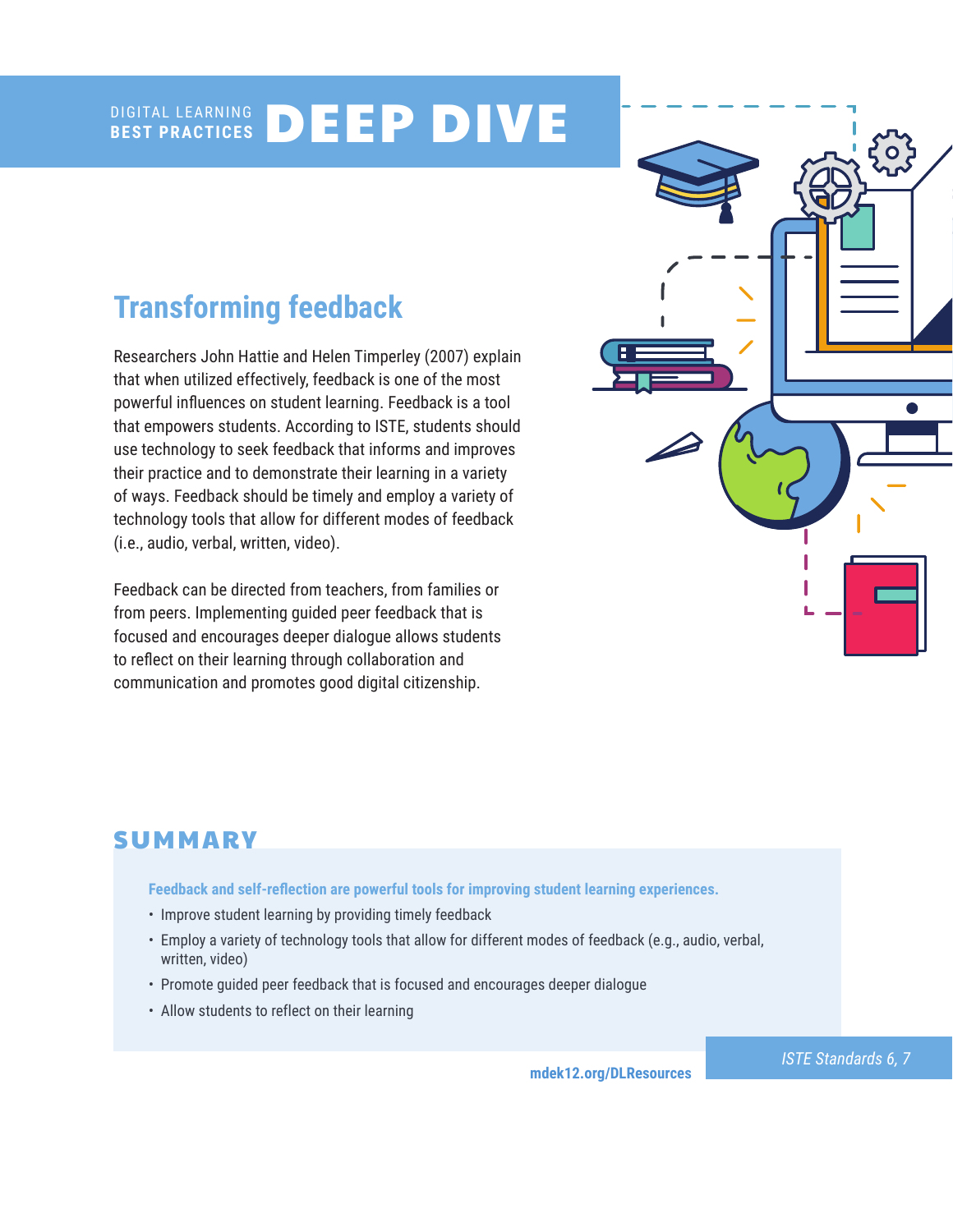## **Why it matters**

Transforming how feedback is given will promote the 4Cs (i.e., critical thinking, collaboration, communication, and creativity) across the curriculum.

- **Critical Thinking:** Utilizing a digital tool to guide feedback will increase critical thinking. Giving students timely feedback allows students to monitor their work and understanding when approaching the problem again.
- **Collaboration and Communication:** Educators can shift to a more collaborative approach in which students engage with one another by giving peer feedback as well as receiving teacher feedback using a digital tool.
- **Creativity:** Most assignments allow only one right answer or one way to show mastery. By using a digital tool that allows the teacher to give feedback throughout the completion of a project, teachers can allow students choice when demonstrating mastery. Students can also work collaboratively using digital tools to complete a lesson or assignment. With electronic feedback, students can refer repeatedly to cumulative comments as they move through a lesson or unit (n.a., 2021).

## **What it looks like in practice**

## PRINCIPALS SEE

Teachers giving students immediate feedback using a digital tool and/or platform that allows for just-in-time direct instruction based on students' needs

Students using a digital tool and/or platform to give and receive peer feedback

Students have time within the lesson to reflect on teacher/ peer feedback

# TEACHERS SEE TEAMILIES SEE

Students using digital tools and/or platforms to foster timely teacher-student feedback

Students using guided peer feedback communicate and collaborate with their peers

Students use the teacher/ peer feedback to deepen their learning and improve their work

Student's courses within the learning management system in order to check assignments, due dates, grades, and communicate with the teacher

Teacher and/or peer feedback provided to their student

Students have the opportunity to use teacher/peer feedback to better understand the content or assignment